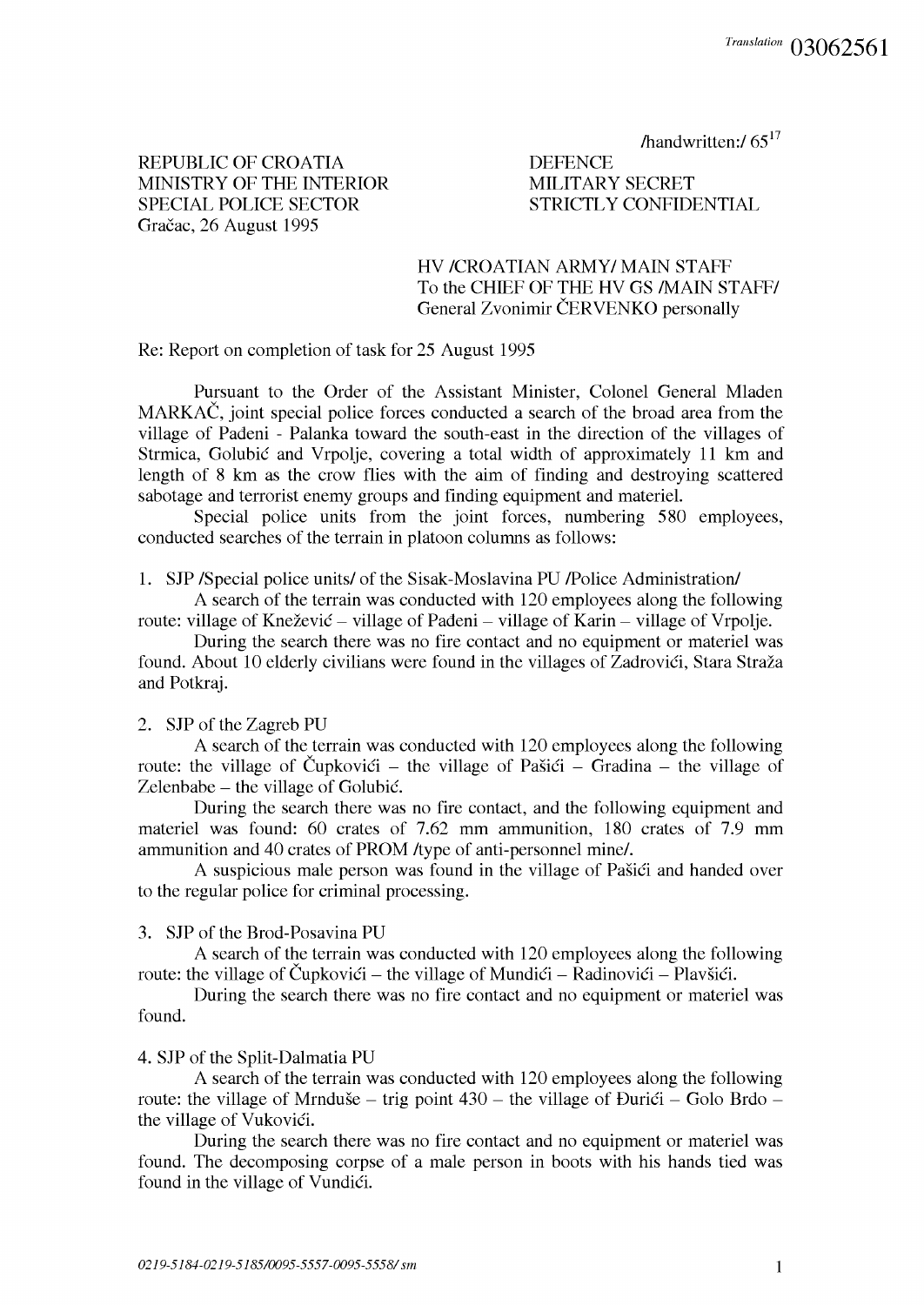4. The Lucko ATJ /Anti-Terrorist Unit/

A search of the terrain was conducted with 45 employees along the following routes: the village of Petrovici – Orlovac (trig point  $1201$ ) – the village of Živkovici.

During the search eight to ten enemy soldiers were spotted in the village of Grubor. Two of them opened fire on the members of the special police, who responded with appropriate weapons. This resulted in the killing of Duro KARANOVIC, aged about 45, resident in Belgrade, who was armed with a 7.9 mm calibre sniper rifle /and/ the arrest of Stevan KARANOVIC, aged 30, from the village of Plavno, armed with a 7.62 mm calibre PAP /semi-automatic rifle/.

The above men were members of the so-called SVK /Army of the Serbian Krajina/. The other members of the enemy group fled in the direction of the village of Strmica. Due to the combat use of ROB /hand grenades/, three cowsheds and two houses were set on fire, on which occasion two unidentified female persons and two elderly men, Milos GRUBOR and Jovo GRUBOR, were killed.

There were no casualties among the employees during the performance of the task.

5. SJP of the Osijek-Baranja PU

A search of the terrain was conducted with 150 employees on the following route: the village of Petrovici – the village of Palanka – the village of Strmica.

During the search there was no fire contact and no equipment or materiel was found. In the villages at the initial position, 54 civilian persons were registered.

#### MEDICAL SUPPORT

During the search, medical support was provided to the joint forces by two K.A.M.E. /expansion unknown/

### ARTILLERY SUPPORT

Artillery support was provided by a battery of the SJP of the Zagreb PU.

## NOTE

The Croatian civilian police has not yet established contact with the civilians who were found. The list of civilians who were found was made by members of UNCRO.

> ASSISTANT MINISTER OF THE INTERIOR Colonel General Mladen MARKAC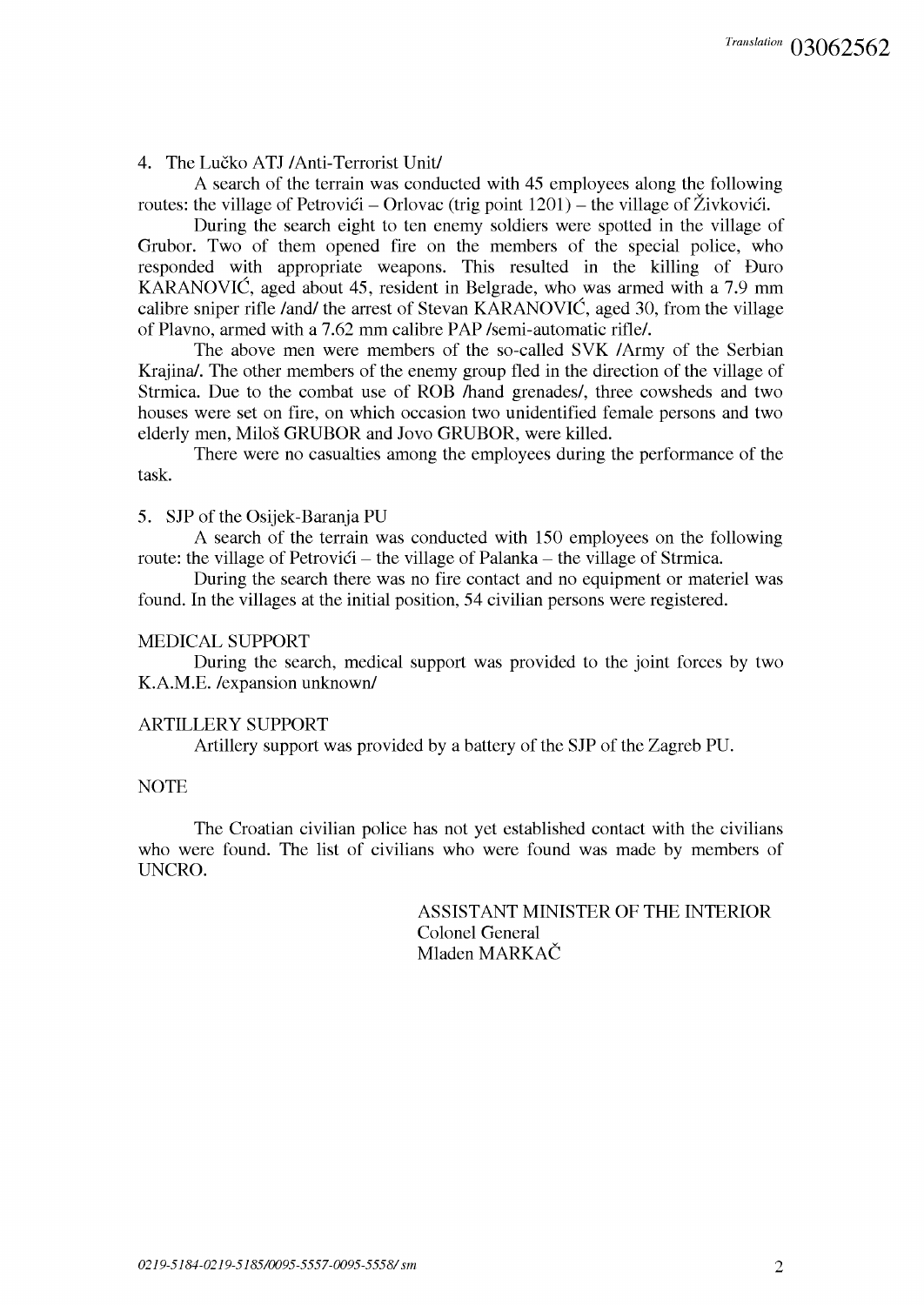00955557

R E P U B L I K A H R V A T S K A MINISTARSTVO UNUTARNJIH POSLOVA SEKTOR SPECIJALNE POLICIJE Gracac, 26. kolovoza 1995.godine.

0 8 R A N A VOJNA TAJNA STROGO POV.

 $65$ H

GLAVNI ST02ER HV n/r NACELNIK GS HV  $general - zbora$ Zvonimir Cervenka

Predmet: Izvješće o izvršenoj zadaći za dan 25. kolovoza 1995.godine

Temeljem Zapovjedi pomocnika ministra generala-pukovnika Mladena Markaca, skupne snage specijalne policije, u vremenu od 07,00 sati do 14,00 sati, izvrsile su pretragu sireg prostora s.Padeni - Palanka jugoistoeno u smjeru s.Strmica, s.Golubic <sup>i</sup> s.Vrpolje ukupne širine cca.11 km i dužine 8 km zračne linije, s ciljem pronalaska i unistenja razbijenih razbijenih diverzantsko -teroristickih skupina neprijatelja, te pronalaska MTS-a.

Specijalne jedinice policije iz sastava skupnih snaga jačine 580 djelatnika izvrsile su pretrage terena u vodnim kolonama kako slijedi:

1.SJP PU Sisačko - Moslavačka

Sa 120 djelatnika izvršena je pretraga terena pravcem s.Knežević - s.Pađeni - s.Karin - s.Vrpolje.

Tijekom pretrage nije bilo vatrenog kontakta, niti su pronađena MTS-a. U s.Zadrovići, s.Stara Straža i s.Potkraj pronađeno je 10 starijih civilnih osoba.

2.SJP PU Zagreb

Sa 120 djelatnika izvršena je pretraga terena pravcem s.Čupkovići - s.Pasici - Gradina - s.Zelenbabe - s.Golubic.

Tijekom pretrage nije bilo vatrenog kontakta, a pronađena slijedeć MTS-a:- streljivo 7,62 mm - 60 sanduka,streljivo 7,9 mm - 180 sanduka <sup>i</sup> 40 sanduka PROM-a.

U s.Pasici pronadena je sumnjiva muska osoba, te je predana temeljnoj policiji na krim. obradu.

3.SJP PU Brodsko - Posavska

Sa 120 djelatnika izvrsena je pretraga terena pravcem s.Cupkovici s.Mundici - Radinovici -Plavsici.

Tijekom pretrage nije bilo vatrenog kontakta niti su pronađena MTS-a. 4.SJP PU Splitsko - Dalmatinska

Sa 120 djelatnika izvrsena je pretraga prostora pravcem s.Mrnduse - tt-430 - s.Durici - Gola Brdo - s.Vukovici.

Tijekom pretrage nije bilo vatrenog kontakta, niti su pronađena MTS-a. U s.Vundici pronaaen je raspadnuti les muske osobe u cizmama vezani ruku.

5.ATJ Lucko

Sa 45 djelatnika izvrsena je pretraga terena pravcima s.Petrovici Orlovac(tt-1201) - s.2ivkovici.

Tijekom pretrage u s.Grubor uočrno je osam do deset neprijateljski vojnika od kojih su dvojica otvorila vatru na pripadnike specijaln policije koji su, odgovorili primjerenim naoružanjem što je imalo posljedicu lišavanje života Đure Karanovića starog cca.45 g. sa stanom Beogradu koji je bio naoružan sa snajperskom puškom cal.7,9 mm